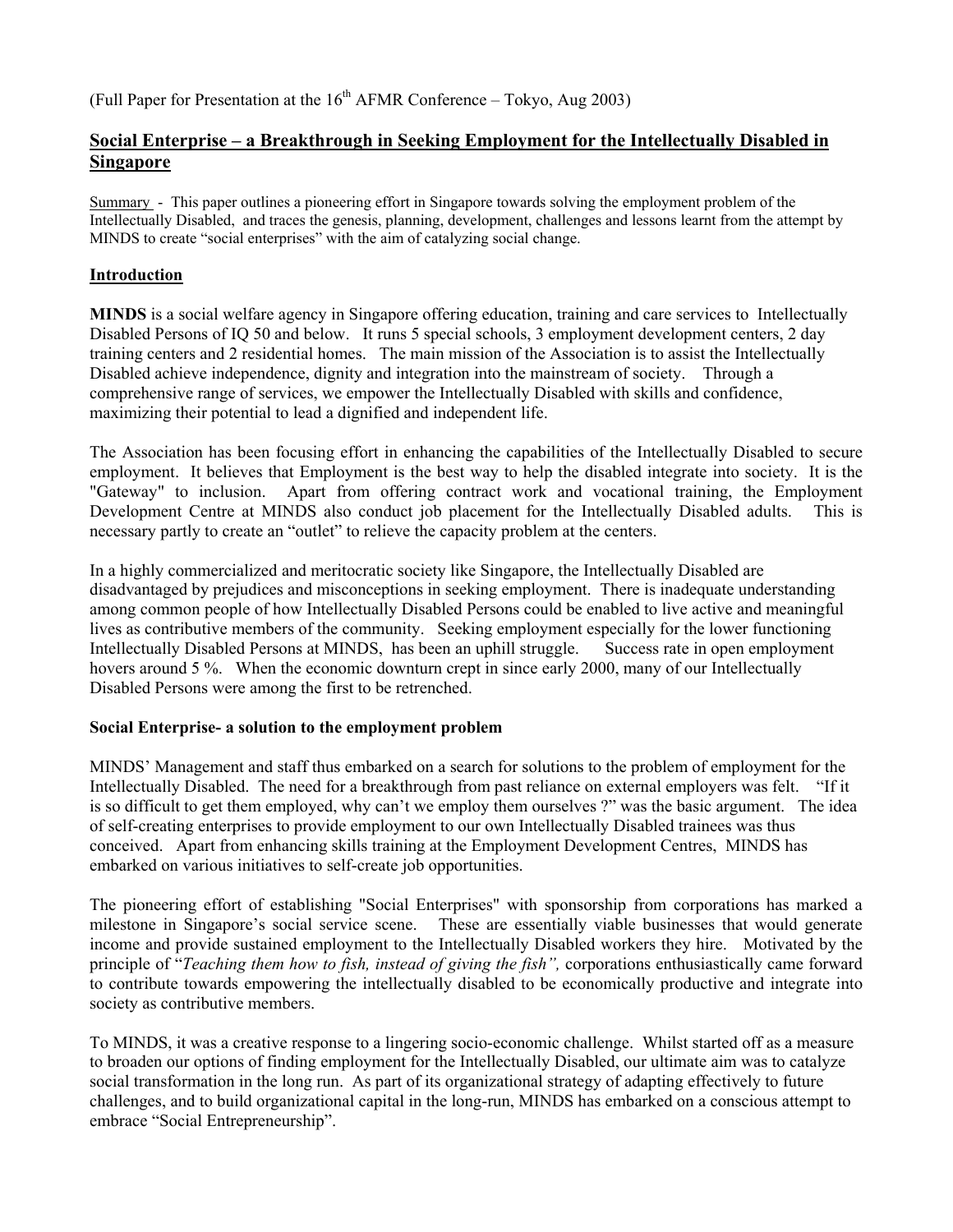### **Social entrepreneurship**

We see Social Entrepreneurship as the use of entrepreneurial skills and business knowledge to drive social change. As Social Entrepreneurs, we desire to create enterprises that accomplish social purposes in addition to being commercially viable. Social Enterprise is essentially business with a social mission, and is the manifestation of "social entrepreneurship". It attempts to blend social objectives with business endeavour.

Social Entrepreneurship is a relatively new concept in Singapore. MINDS' initiation of social enterprises came before the wide-spread national campaign to encourage entrepreneurship.

Realizing the ceiling posed by the country's dependence upon foreign investments and MNCs in sustaining continuous economic growth, the Singapore government initiated a campaign around 2000 to encourage entrepreneurial ventures among Singaporeans. It was said that Singapore's future economic growth depended on the entreprenuerial spirit of its citizens to create wealth by starting business on their own. There are too few indigenous entrepreneurs who could wrangle into the world market. The better educated tend to crouch within the comfort zone of a stable and well-paid career. Few would venture to take risk and run businesses. The government has embarked on an extensive movement to spur entrepreneurial endeavours.

MINDS' social enterprises was seen as an encouraging movement that is aligned with the national objective. Starting with a car wash enterprise, followed by a Thriftshop selling second-hand goods, MINDS intends to expand this concept and eventually form a business entity devoted to creating employment and social values for persons with Intellectually Disability. While the format of a social welfare agency running businesses is not entirely new, as in the case of the Salvation Army, MINDS attempts to revolutionize it into a social phenomenon that creates and sustain social value.

Noting the immense possibilities presented by this model, Singapore's National Council of Social Service and the Ministry for Community Development have since propelled a movement to advocate such an approach..

### **Objectives of Social Enterprises**

MINDS sees the creation of social enterprises as a means to an end. We hope to create an impact on the social arrangements for Intellectually disabled, for longer term sustainable social transformation. Our ultimate aim is to employ entrepreneurial skills to drive social change.

Our model of enterprises takes the form of a not-for-profit organization creating commercial subsidiaries to generate employment & serve other social purposes. At the initial stage, income generation is incidental. In the longer term, resources generated from successful commercial activities can be used to advance and sustain our social endeavours. Our purpose is not to create wealth, but rather social values.

In any society, people who are engaged in productive work are seen to be more socially acceptable and respected. This is especially so in an achievement oriented society like Singapore. Intellectually Disabled persons who hold jobs would be better regarded and be more readily accepted. Employment is therefore the "gateway to inclusion". Our social enterprises aim at promoting social integration through creation of jobs.

An enterprise within our control offers a conducive workplace where inadequate work skills  $\&$  undesirable behaviours of the Intellectually Disabled persons could be contained and rectified. Such enterprises offer an effective platform for training and developing the work and social skills of the Intellectually Disabled persons, and raising their self-esteem along the way. Frequent contacts with the public facilitates social integration, and serve as perfect forum to educate the public on the potential of the disabled.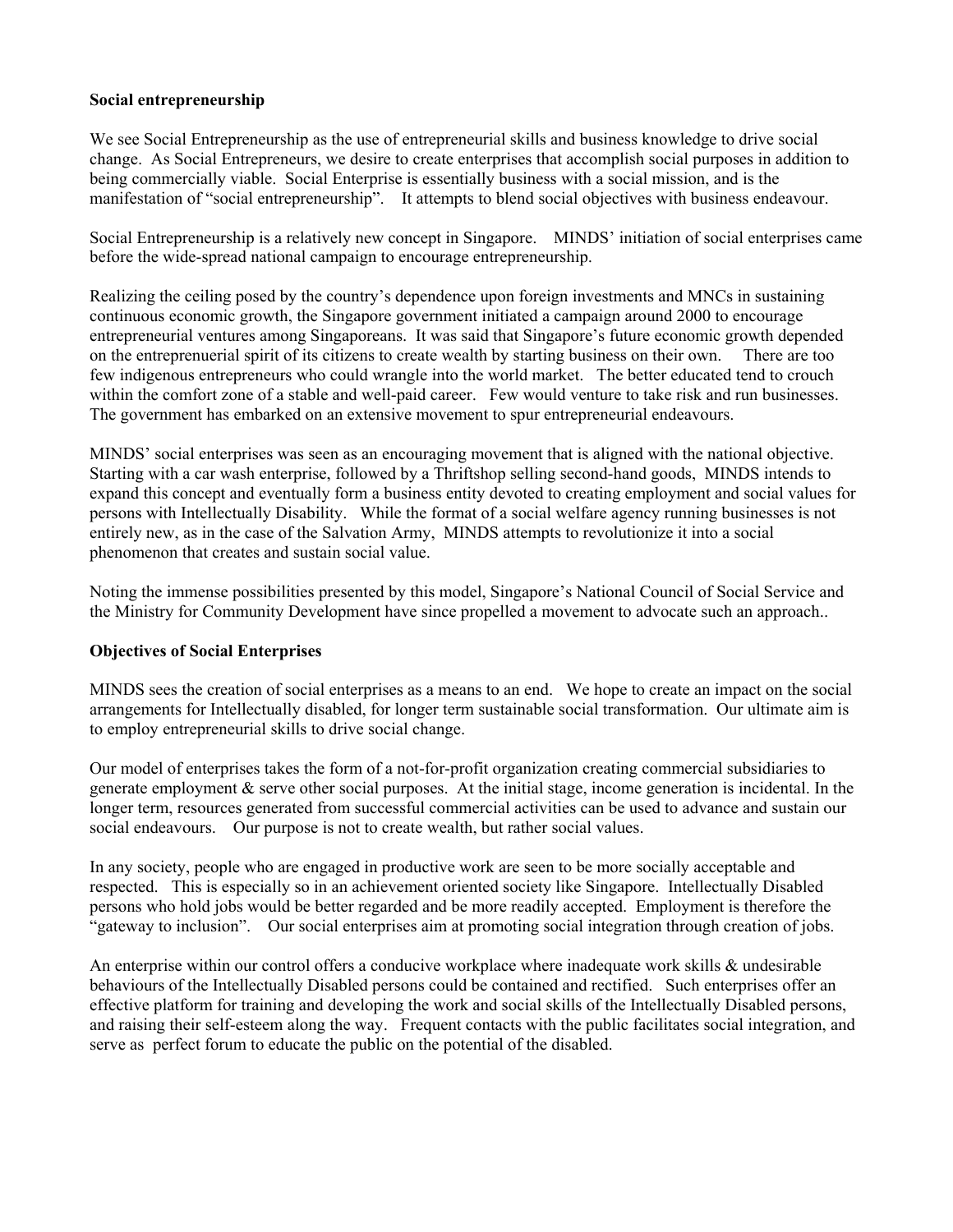### **Major Concerns related to setting up of social enterprises**

### Conflict of interest

There was some concern that running of businesses contradict the very essence of social services. Our argument is that a modern-day social service agency in Singapore is by itself almost like a business entity, having to manage cost, measure outcome and create values. We have always functioned as a steward of social mission, and embarking on an enterprise is just one step further to maximize resources to create more social values. Embarking on social enterprises to enhance employment and the quality of life for the Intellectually Disabled is a means of furthering our social mission.

### Risk taking

Aversion towards risk was one major reason quoted for the reluctance of Singaporeans to enter businesses. "How much risks could a social welfare agency take ?" was an issue hotly debated within the MINDS before embarking on social enterprises. What would be the "contingency plans" should revenue falls short of targets ? These concerns have driven the adoption of a lower risk alternative of securing sponsorship from a corporation to underwrite losses if there were any.

#### Legislation /regulatory measures ?

Although government rulings on welfare agency running a business were unclear as it was a pioneering area, there appeared no prohibitive regulations. The Singapore government is usually sympathetic  $\&$  supportive towards charitable efforts. In the longer term, tax implications and effect on the Charitable Organisation status are issues that need to be resolved.

#### **Business Planning & start-up**

A thorough preparation was conducted to clarify objectives, examine feasibilities, cover blind spots, prepare ground and study the impact before the social enterprise project was undertaken.

A feasibility study was first conducted jointly with our major sponsor – Merrill Lynch, on a few possible enterprises to engage in. Among those considered were car wash, grass-cutting, household cleaning, cafeteria, transport services and thriftshop. Car Wash was thought to be most suitable as the first project due to the following reasons :

(1) commercially viable as car ownership in Singapore is rather high, and Singaporeans are too busy to be washing their cars. If a willing petrol kiosk owner could be found, operating costs can be considerably suppressed.

(2) The skills- set involved can comfortably be handled by our Intellectually Disabled trainees

(3) High degree of visibility and exposure to educate the public on the ability of the Intellectually Disabled and their resolve to integrate into society as contributive members

Merrill Lynch, a multi-national corporation in financial business, provided a US\$45,000 "Training Fund" as start-up capital. Its staff also assisted in planning the business architecture as part of community contribution. BP Singapore came on board later and provided free venue and utilities, while offering support on operation and logistics. The Car Wash business commenced operation in May 2001 at a BP petrol station at Pasir Panjang (in Western Singapore. ) in May 2001. The project employs 8 Intellectually Disabled adults and 2 non-disabled workers in an integrated work crew. A MINDS' Training Officer stations at the venue as project supervisor. The business saw profit of between \$200 to \$1000 in 10 out of the past 24 months.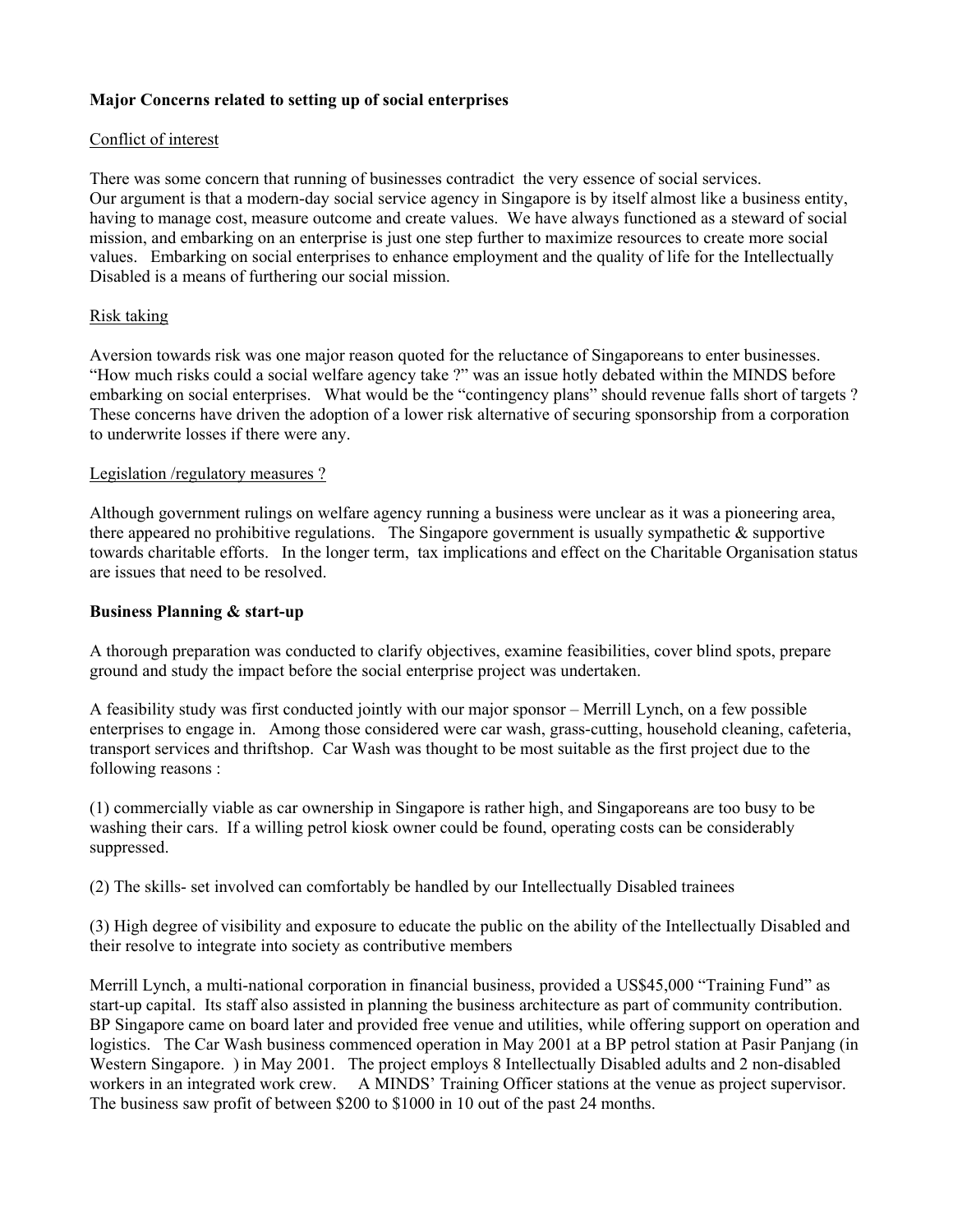Encouraged by the success of the Car Wash project, a Thriftshop selling second-hand items was established in Oct 2002 with US\$11000 seed money from Standard Chartered Bank. The shop selling donated second-goods is located at a Community Club in a public housing estate. It employs 6 Intellectually Disabled workers, with a Training Officer managing the shop while undertaking training supervision of the workers. The business has been making an average profit of around \$300 - \$1500 per month.

MINDS has thus established 2 enterprises in the first stage of the plan to embark on social entrepreneurship.

MINDS runs 3 Employment Development Centres, which provide sheltered employment, vocational training, job placement and in-house industries, catering to the vocational needs and quality of life domain of Intellectually Disabled adults. Each Centre is run by a Head, with an Operations Manager overseeing the functioning and business projects of the 3 Centres. For ease of control, the Car Wash and Thriftshop projects are each assigned under the ambit of one of the Centres for operational and logistic support. The Operations Manager oversees the development and promotion of the businesses.

### **Lessons learnt and challenges to overcome**

### Conflict of mindset

The greatest challenge faced in running a social enterprise is to reconcile the social service mentality with business outlook. Operating a business with social-service type culture and mindset is sure formula for failure. Business would be stagnated if they were run by staff who are from social service background, lacking the acute business sense and innovative spirit. The problem is aggravated with staff who need to run social service programs and are "part-time" business managers. Committed people with expertise and experience in the relevant industry is desirable, failing which, the social service staff would have to try very hard to pick up business acumen.

The degree of success of the business projects is ultimately determined by the Human Resource available to the agency. Social enterprise needs people who are resourceful, always searching for new ways of doing things, keenly exploits opportunities, and have the ability to make things happen. If this is not available within the organization, leveraging on volunteers or setting up a managing group to fill the gap would be useful.

### Management of the businesses

The enterprises has to be managed with keen business sense, employing sound business principles and practice. You have to understand the market, deal with risk factors, be cost and quality conscious, and always aiming for "Best for Less". The 4 Ps of good business practice should always take center stage – Price, Product, Place and Promotion. One should see possibilities rather than problems. Managing a Social Enterprise is no difference from running an actual business – it is a real business ! However, the social entrepreneur need to bear in mind one important element - the balancing of social objectives with profit motive. Failing which, the business runs the risk of going off-tangent and losing its sense of mission.

There is a need to practice "entrepreneurial management", which constantly seeks opportunities and pursues innovation, rather than "administrative management", which focus on the mundane and allow existing resources and job descriptions to constrain visions and actions.

### Need for "Support" & "Concession"

In principle, a social enterprise is expected to survive market competition and emerge a sustainable business concern. In reality, owing to the fact that it is run by "amateurs", and that the level of efficiency and productivity of the Intellectually Disabled are markedly lower than "normal" workers, social enterprise may not be able to supply services at the lowest possible price.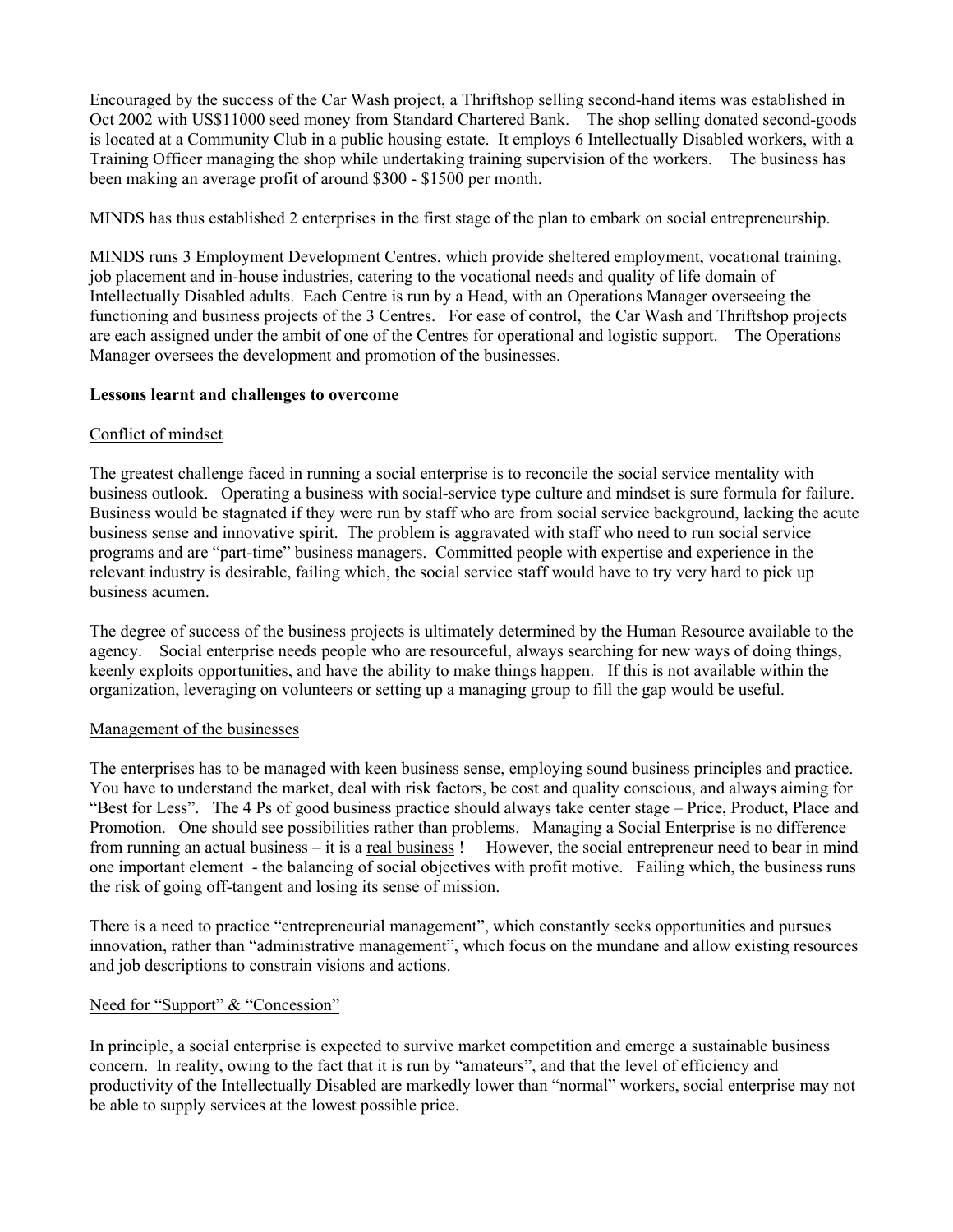While at times the "charity appeal" may persuade customers to pay a higher price, there is a limit to the longer term sustainability. The social enterprise needs to be cost effective, as the public will not consistently be willing to pay if the social premium is too high. The difficulty lies in competing with the private sector where they do best. Certain "support" and "concession" would be needed for social enterprises to survive especially during the budding stage.

"Support" such as a pool of fund to tie over the initial period until point of profitability, or government subsidies, free rental or utilities, or secured contracts and guaranteed source of clients (usually from government related agencies) may be necessary. "Concessions" such as lower rental for shop space, tax exemption etc would also enhance the chances of survival.

In MINDS' case, the venue for Car Wash and the utilities were generously offered free by BP, Singapore. A training fund set up by Merrill Lynch helped to subsidize the initial losses. A lower than market rental was charged for its Thriftshop operating from a Community Club.

In some countries like Taiwan, products such as pillows/quilts made by agencies serving the Intellectually Disabled are absorbed by the Army and schools. Such "guaranteed business" from the public sector makes it somewhat a "protected" industry, and is helpful in keeping the enterprise afloat.

### Selection of industry to engage in

As MINDS' social enterprises was guided by the objective of effecting social changes in the longer run, social values were balanced with business outlook in deciding the type of business to be engaged. The social returns and social contribution of each industry was assessed, in conjunction with the Returns on Capital Employed.

The following factors were considered in deciding which project to engage in :

- congruence with main mission of securing gainful employment while uplifting quality of life for the Intellectually Disabled
- opportunities of social interaction & normalization
- potential of public education
- provision of a controllable environment for training skills involved attainable by the Intellectually Disabled, with possibility of relatively high quality performance
- capital requirement
- extent of risk
- sustainability & capacity for growth
- complexity of business management

The following "Social Benefits" for the Intellectually Disabled are also taken into account :

- Overall wellness
- Dignity & self-esteem
- Companionship
- Social integration
- Exposure to variety of job skills

#### Establishment of a separate business entity

Running social enterprises with the same set of staff who are managing social service programs may pose limitations to its sustainability and growth. The skills and knowledge required to run a successful business may not always exist among social service staff. The problem is compounded by the added work load. The model of running enterprises with the existing set of social service staff could best be described as "neither here nor there". MINDS is exploring the setting up of a business entity separate from its main social service organ.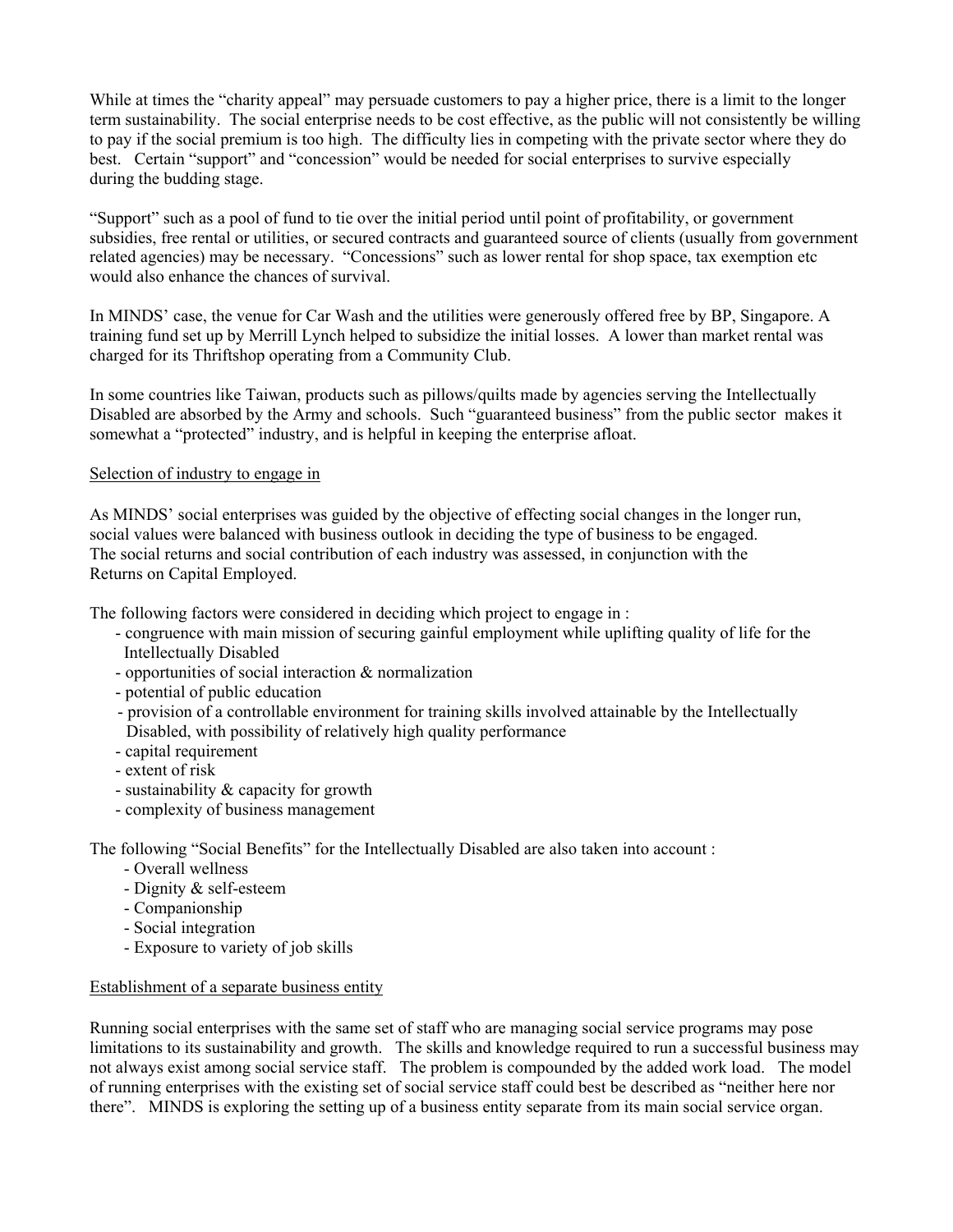This may present a cleaner structure conducive to business growth. Engaging the help of the National Council of Social Services, relevant issues such as tax exemption, legal status and infrastructure etc would be deliberated.

A separate business entity, with a dedicated group of skilled staff, would facilitate focusing of effort on employment of sound business strategies, raising of productivity & efficiency, provision of quality service, good customer relationship, and aggressive marketing. It would inject greater cost and quality consciousness into the operation, as well as help to sniff out business chances, respond to changes and exploit opportunities.

### **Characteristics of a successful social enterprise**

# Visionary leadership

The adoption of social entrepreneurship entails leaders who have clear visions, are bold, resourceful, business friendly, able to read trends and see opportunities. The Management Board must be willing to take risk, tolerate failure, engage in continuous innovation and learning, and able to saw seeds to reap benefits in the longer term. The leadership of the organization must embrace the tenet of making entrepreneurship a way of life.

### Clear Objectives

The objectives of the Social Enterprise must be clear from the onset. Social Enterprises should not be created solely for profit, but more for the social values they generate. In the case of MINDS, its main purpose is to create employment and uplift the quality of life of the Intellectually Disabled through social integration. However, balancing of social objectives with the business thrust is crucial. The enterprise should be run based on sound business principles and good management, yielding profit which could sustain it as a successful business. At the same time, it endeavours to pursue opportunities to serve its social mission.

### Mindset change within the organization

A successful business cannot be run based on compassion, empathy, and welfarism alone. The typical social service type culture needs to give way to one which upholds innovation and risk taking, adaptable to changes, sees possibilities rather than problems, unconstrained by current situation, and always seeking new ways of doing things. A mindset geared towards results, productivity, accountability and market sensitivity is crucial to business success. A sharp innovative spirit that hungers for new ideas and constantly identifying new opportunities is essential.

# Preparation of the Intellectually Disabled as effective workers

Preparation to ensure sufficient number of people ready for employment becomes critical. Training plays an important role in successful placement. There is a need to conduct systematic and effective training, with sufficient time spent at job sites, to thoroughly prepare the Intellectually Disabled persons for the job required to support the enterprise. Creation of a pool of readily deployable Intellectually Disabled trainees for contingency and future expansion was found to be of great advantage.

### Ability to harness resources

Having a capable & committed team of staff with sharp business acumen and good managerial abilities is crucial to the success of the social enterprise. They have to be suitably remunerated. Profit sharing and business commission are useful motivation. External sourcing would have to be done when it is difficult to find talent within.